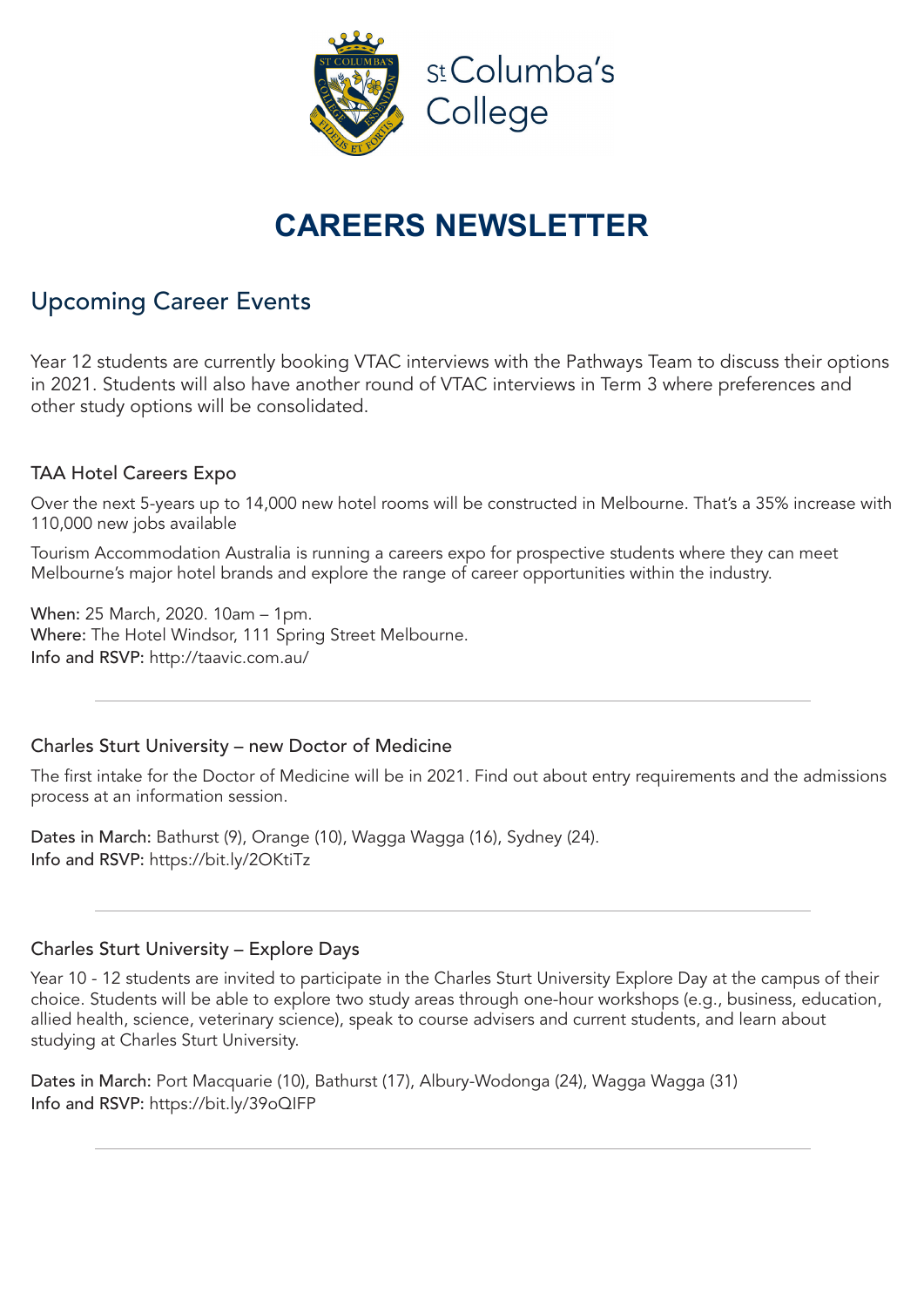### Australian Defence Force Careers Expo

Considering a career in the Australian Defence Force?

Want to get an inside look at the people, places and products that make up Australia's Navy, Army and Air Force?

Join us as Defence Force Recruiting hosts Melbourne's biggest Defence Careers Expo at Melbourne Convention and Exhibition Centre!

This Expo will showcase some of Defence's best equipment, with various displays and interactive exhibits; check out the vehicle and weapons displays, witness performances from Service Bands and the Australian Federation Guard, and speak with current serving members about their own experiences and advice.

When: Friday 21 Feb – Sunday 23 Feb Where: Melbourne Convention and Exhibition Centre. Info and RSVP: https://bit.ly/2SzAe7d

#### UNSW Arts & Law United Nations Workshop

This all-day workshop is for students in Years 10 – 12 who want to be inspired by addressing and resolving real world issues affecting our global society and building their skills in diplomacy, negotiation and public speaking.

Students will engage in a simulation of the debate and diplomacy which occurs in the UN's real General Assembly.

When: 27 March or 26 June, 2020. Where: UNSW Law Building, Kensington. Info and RSVP: https://bit.ly/2w064lJ

#### Train to become a flight attendant

The following are examples of two institutions that offer flight attendant training in the Melbourne area:

Aviation Australia: training runs in blocks with numerous starting dates throughout the year. You can explore start dates, location and fees at this link - https://bit.ly/35kRGlw

William Angliss offers the Certificate III in Aviation (Cabin Crew). To find out about the course, go to http://bit.ly/1U6C1uv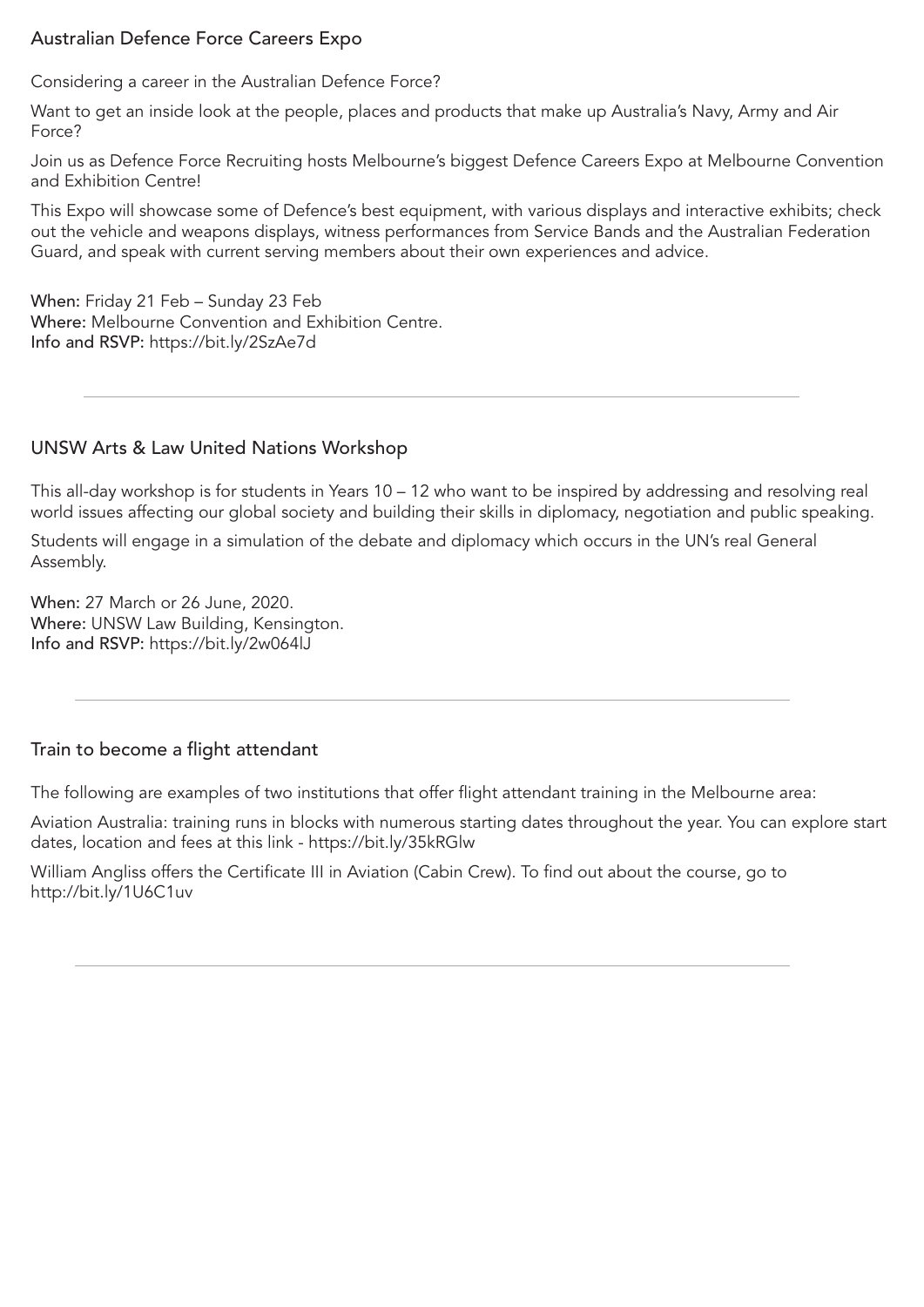# Is your daughter interested in Engineering, Science and Maths?

She can download the following Careers with STEM magazines from this website - https://bit.ly/2Os7gCR

- Careers with STEM: Engineering
- Careers with STEM: Maths
- Careers with STEM: Science
- Careers with STEM: Economics
- Careers with STEM: Health
- Careers with Code

#### Careers With STEM

The latest issue of Careers with STEM celebrates diversity in science – whether it's highlighting the need for inclusiveness or non-traditional career pathways.

We feature 35 men and women in science careers helping us do everything from solve crimes to fight climate change, and to be more sustainable, safe and efficient in both farming and resource extraction.

Discover where the STEM jobs are around Australia in our infographic and aspiring scientists can find their dream job in our fun personality quiz.

You can download the new Careers With STEM: Science and Careers With STEM: Digital Retail at this link – https:// bit.ly/2Os7gCR

Interesting articles from Careers With STEM

Virtual reality is revolutionising remote mental health care: Using VR for remote therapy involves conducting "faceto-face" sessions in a virtual environment. This mode of treatment could make counselling more accessible to those living and working remotely, https://bit.ly/2w0k0fx

Civil engineering - everything you need to know: is your daughter looking for career inspo now holidays are over? Civil engineering isn't all hard hats and high-rises. Here's what to expect from a successful STEM career in construction, https://bit.ly/2tSSWhO

### Fun STEM quizzes

To take any of the quizzes below, visit Careers With STEM at https://bit.ly/2vI2Nrm

- Which area of science should I study?
- Stuck between Chemistry, Physics or Biology? We'll help you break it down and match you to your perfect degree. Best of all? There's so many different careers to choose from, no matter what you get!
- What's your STEM  $+ X$ ?
- Studying STEM doesn't mean you're destined for a career as a scientist or mathematician! STEM students find jobs across all industries, thanks to a little equation we call STEM  $+ X$ .
- Find your STEM  $+ X$  (where  $X =$  your passion, skills or area of interest) and discover the possibilities of a STEM career in just about any job.
- What's your STEM  $+ X$ ?
- Which area of engineering should your daughter study?
- If she is interested in engineering, she is not limited in her career or study choices! Take this quiz and we'll tell her where to start searching for her perfect engineering degree.
- Is she a future entrepreneur?
- Tell us a bit about the way your daughter thinks, and we'll tell you whether she is a future entrepreneur!

#### STEM Careers

Not interested in going to university? No worries! Uni isn't for everyone. Fortunately, there are heaps of opportunities to study STEM that don't involve enrolling in a bachelor's degree. We're talking about vocational education and training – otherwise known as VET. Here, we hash out five alternative pathways, https://bit.ly/2HsoRZu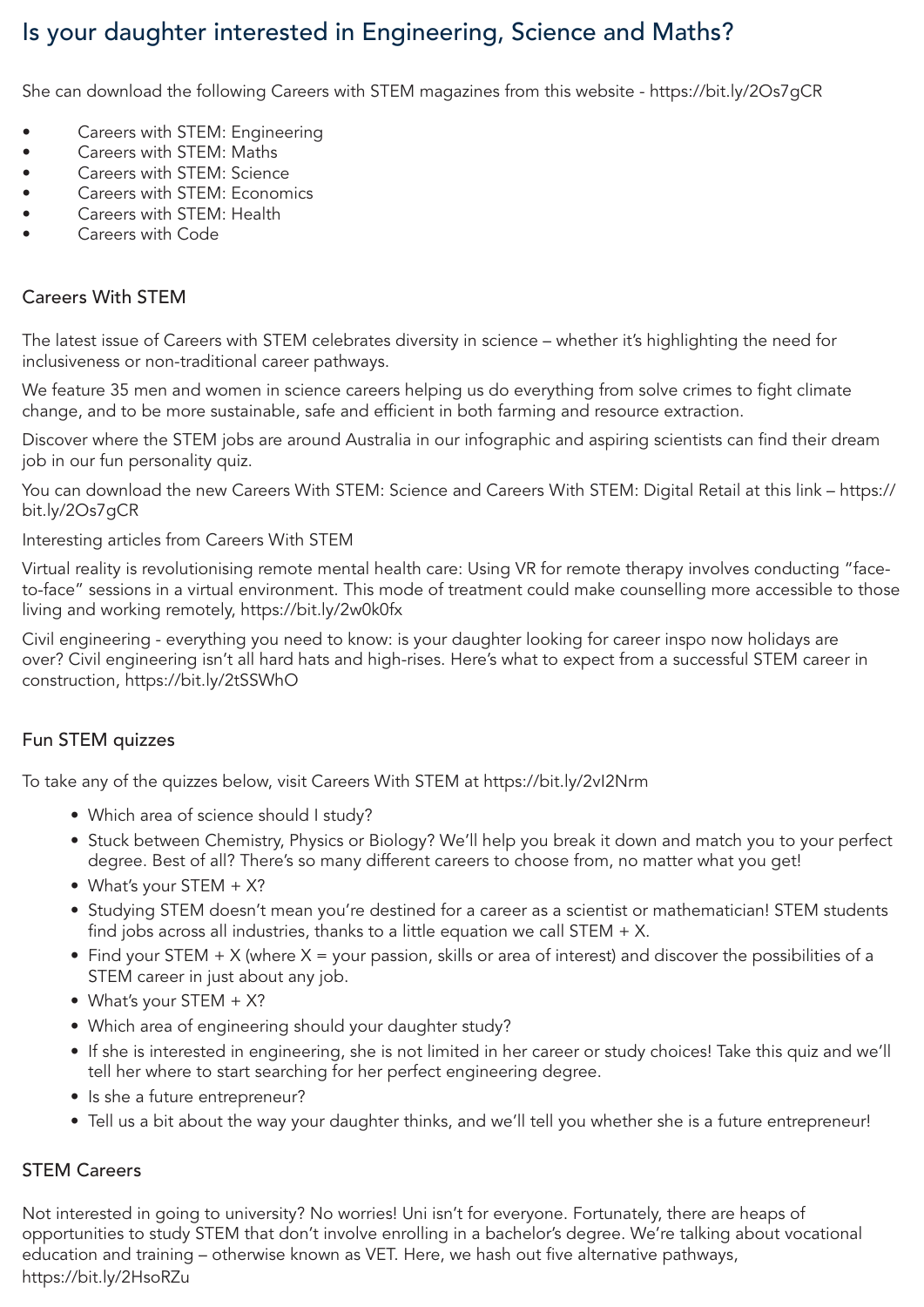# University Scholarships for Year 12 High Achievers

The University of Melbourne – George Hansen Scholarship: If you are planning to study at The University of Melbourne in 2021, you should consider applying for the prestigious George Hansen Scholarship. Stage 1 applications are now open and close on the 9th of March. You must be able to prove financial disadvantage to be eligible, https://bit.ly/2IB4IDC

Australia National University (ANU) – Tuckwell Scholarship: If you are planning to study at ANU in 2021, you should consider applying for the prestigious Tuckwell Scholarship. Applications will open on 4 March and will close 25 March, https://bit.ly/2Sja5r7

### Student - Career Quiz

Is your daughter not sure where to begin discovering her skills? Check out the free Career Quiz developed by Skillsroad. It will help her determine some of her natural skills and match them to careers and industries she is likely to enjoy working in! Get started now by visiting https://bit.ly/37vQhrR

Students who complete the quiz by 21 February can go into the draw to win a \$200 Dominos voucher. To enter visit https://bit.ly/38z0oOf

### Fashion at RMIT

Congratulations to recent RMIT alumnus Kim Clark for winning the Australian Fashion Foundation Scholarship late last year. The Scholarship Award was established to nurture young Australian designers and provide opportunities to showcase their designs and hone their skills on a global stage.

Kim received \$20,000USD and a 6-month internship with an international fashion house in the United States. More information on the award can be found at https://bit.ly/2wlWoSN

# **Criminology**

Mind Map: Have you considered studying criminology in the future? The Careers Department has developed a fantastic mind map of criminology careers and courses. To explore the map, visit https://bit.ly/2V4hS0G

Courses: In Victoria, you can study undergraduate criminology at the following universities

| <b>RMIT University</b>       | https://bit.ly/2SOqDtm |
|------------------------------|------------------------|
| The University of Melbourne  | https://bit.ly/3bDD7MZ |
| Deakin University            | https://bit.ly/2wiFX9L |
| Swinburne University         | https://bit.ly/39zJRtg |
| Monash University            | https://bit.ly/2u3j5dG |
| Victoria University          | https://bit.ly/2P3iwYO |
| <b>Federation University</b> | https://bit.ly/2ST3RAf |

# Applying for Medicine, Dentistry or Oral Health?

If your daughter is in Year 12 and plans to apply for any of these health science courses to start in 2021, she may need to sit the UCAT ANZ (University Clinical Aptitude Test).

The UCAT ANZ is a two-hour, computer-based test which assesses a range of mental abilities identified by universities as important to practicing in the fields of medicine and dentistry. It consists of five separately timed subtests which each contain a number of questions in a multiple-choice format.

She will sit the test in July 2020 and selected universities use your UCAT ANZ results as part of the selection process, in conjunction with your ATAR and HSC/VCE results, and in some cases an interview.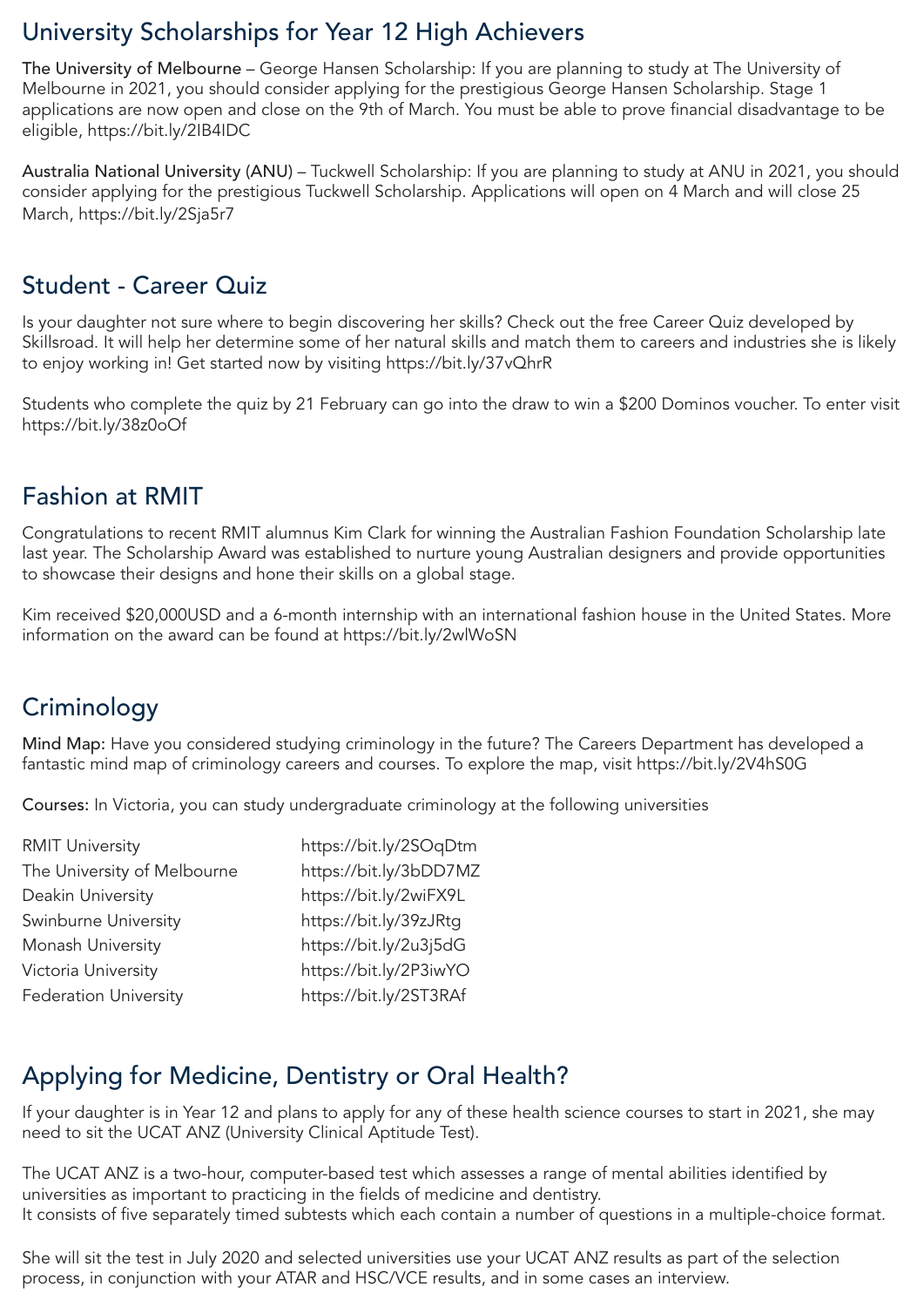She will only have one chance to sit the UCAT ANZ this year.

#### Key dates

| 3 February    | Concession Scheme and Access Arrangements open         |
|---------------|--------------------------------------------------------|
| 2 March       | Bookings open                                          |
| 4 March       | Deadline for Concession Scheme and Access Arrangements |
| 11 May        | Booking deadline                                       |
| 18 May        | Booking cancellation and late booking deadline         |
| $1 - 31$ July | Testing                                                |
| September     | Results delivered to universities                      |

It will cost around \$299 to sit the test, or \$199 concession, and she will be able to receive her results straight away.

She will have the opportunity to start preparing for the test early. There are several private companies who offer commercial preparation programs – www.nie.edu.au/ and www.medentry.edu.au/ are examples. However, it is important to note that the universities who use the UCAT do not endorse any of these companies and she can access free preparation materials from the UCAT site at https://bit.ly/2tjlewA

Please go to https://www.ucat.edu.au/ for more information about the UCAT ANZ, to see if she has to sit the test, and to register for the test.

# Upcoming Career Events

### The Melbourne US & UK University Expo

Get crucial advice from recent student admits and speak with world leading admission experts at the US & UK University Expo! Put the world's top universities like Harvard, Yale, Oxford and Stanford within your reach! You will learn about:

- Fundamentals of applying and studying in the US and UK
- How to write a personal statement
- Preparing for the SAT
- Analysing the Oxbridge interview
- Studying key study areas overseas such as commerce, STEM, social sciences etc.

When: Sunday 15 March, 1pm – 5.15pm. Where: State Library Victoria, Melbourne Info and RSVP: https://bit.ly/2UVXRJJ

Crimson Education has developed a YouTube channel that profiles global universities. You can access the channel at https://bit.ly/2qcWRiX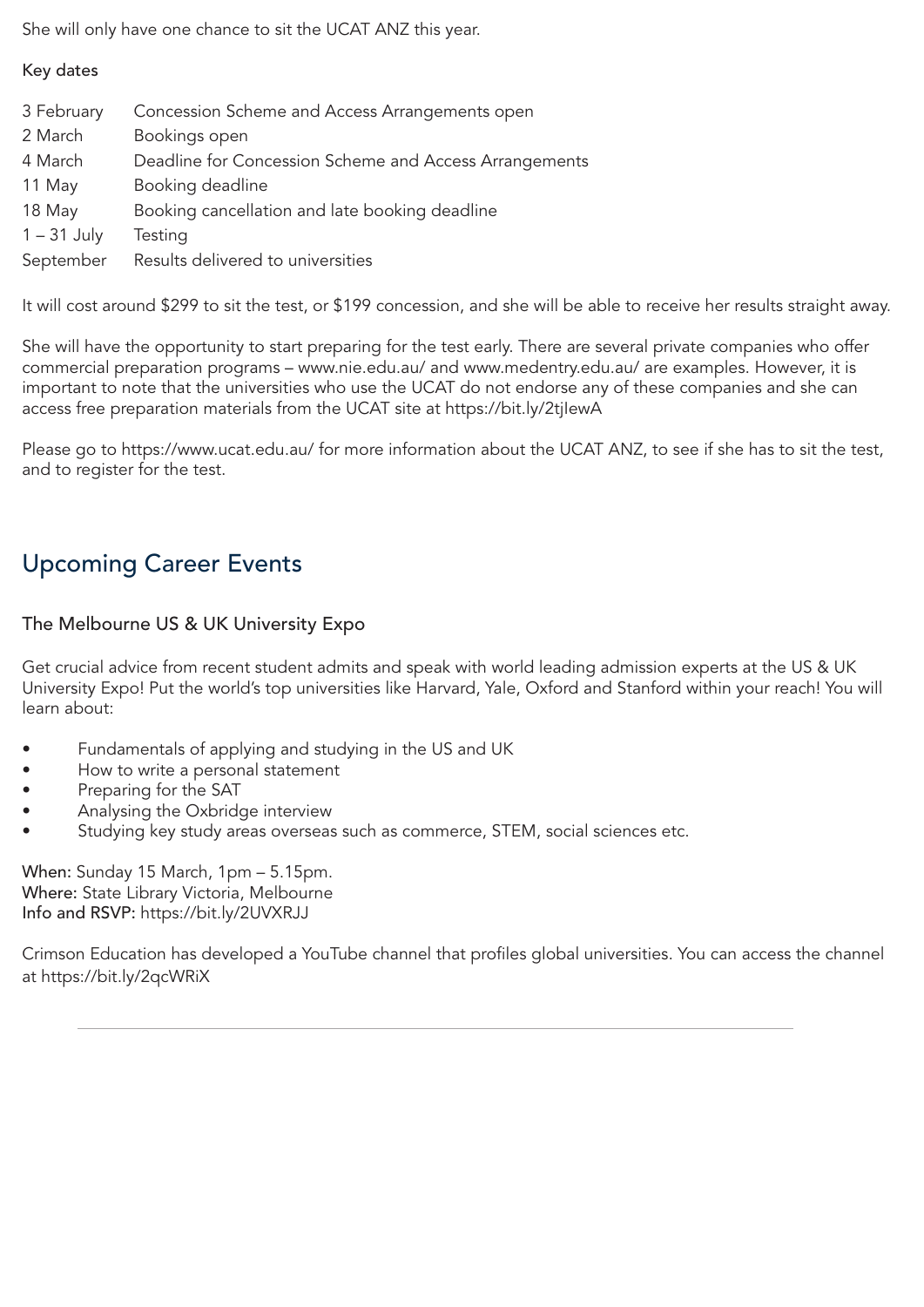### ACN Nursing and Health Expo

The Australian College of Nursing (ACN) is hosting a Nursing and Health Expo in April. You will be able to:

- Meet a range of nursing and health organisations
- Explore career pathways
- Find out about educational opportunities
- Speak to nurses working a range of organisations such as hospitals, defence and emergency services.

When: Saturday 4 April, 8.30am – 2.30pm. Where: The Melbourne Convention and Exhibition Centre Info and RSVP: https://bit.ly/2HtwEpR

### VCE and Careers Expo

This annual event enables senior school students and their families to participate in a diverse range of seminars related to VCE subjects, gap year opportunities, vocational and higher education courses, career pathways and study skills. HSC students are also encouraged to attend.

A huge number of exhibitors will be in attendance, and over 150 seminars will be offered. Cost is \$10 per student.

When: 30 April – 3 May. Where: Caulfield Racecourse Info and RSVP: https://bit.ly/2SUaX7G

## Dates for your Diary

#### FEBRUARY

| $21 - 23$ | <b>Careers Expo</b><br>Australian Defence Force<br>Melbourne Convention and<br><b>Exhibition Centre</b><br>https://bit.ly/2SzAe7d |
|-----------|-----------------------------------------------------------------------------------------------------------------------------------|
| 24, 26    | Victoria Police Information Session<br>Various locations<br>https://bit.ly/2HsUXEt                                                |

#### APRIL

|                 | <b>ACN Nursing &amp; Health Expo</b><br>Australian College of Nursing<br>Melbourne Convention and<br><b>Exhibition Centre</b><br>https://bit.ly/2HtwEpR |
|-----------------|---------------------------------------------------------------------------------------------------------------------------------------------------------|
| $17 - 18$       | <b>Victorian Careers Show</b><br>Melbourne Showgrounds<br>https://bit.ly/2uU7RbZ                                                                        |
| $30 -$<br>3 May | <b>VCE and Careers Expo</b><br>Caulfield Racecourse<br>https://bit.ly/37BdU2m                                                                           |

#### MARCH

| 5, 10,<br>18, 23 | Victoria Police Information Session<br>Various locations<br>https://bit.ly/2HsUXEt                                           |
|------------------|------------------------------------------------------------------------------------------------------------------------------|
| $9 - 24$         | Doctor of Medicine Information Sessions<br><b>Charles Sturt University</b><br>https://bit.ly/2SzAe7d                         |
| $10 - 31$        | <b>Explore Days</b><br><b>Charles Sturt University</b><br>Various campuses<br>https://bit.ly/39oQIFP                         |
| 25               | <b>Hotel Careers Expo</b><br><b>Tourism Accommodation Australia</b><br>The Hotel Windsor, Melbourne<br>http://taavic.com.au/ |
| 27               | <b>UNSW Arts &amp; Law United Nations</b><br>Workshop<br>UNSW, Kensington campus<br>https://bit.ly/2w064lJ                   |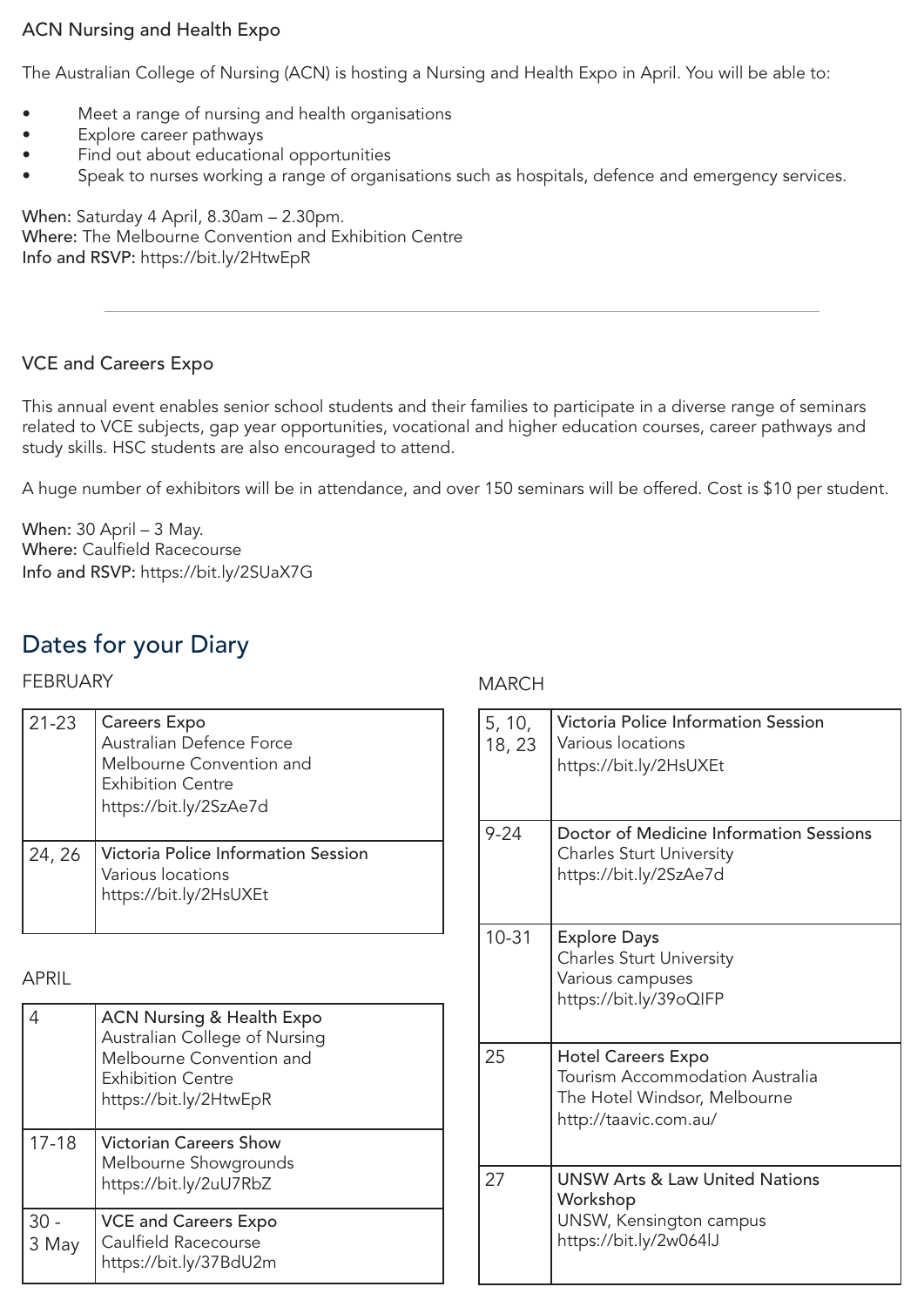### Future of Work Predictor

Have an occupation goal? Want to know how this job may change over the next 10 years? University of New England (UNE) has developed a 'future of work predictor'.

Using the online software, simply search for the occupation you are interested in, choose the education level you are planning to attain (e.g., Bachelor degree), your post code or the post code of where you would like to work in the future and your email address.

UNE will provide you with information on how this job may change in terms of tasks, duties, qualifications, wages and employment growth. Visit https://bit.ly/2SxZpbc and start searching!

### Research Report

Students and families may find the following research report interesting – 'Dream Jobs? Teenagers' Career Aspirations and the Future of Work. This research has been conducted by OECD PISA and finds that teenagers have a narrow range of career interests and may not be aware of jobs of the future, https://bit.ly/3bHFOwU

### University - Early Entry Programs

Application dates aren't available yet for several early entry programs. You can register your interest now though to receive emails with updates:

La Trobe University Aspire Early Admissions Program https://bit.ly/32025Sh Charles Sturt University Advantage Program https://bit.ly/2P046bP

Australian Catholic University Community Achievers Program (check page in March) https://bit.ly/2u4WsWp

University of Wollongong Early Admission https://bit.ly/37xJZrO University of New England Early Entry Applications for direct entry to University of New England and Early Entry is now open! https://bit.ly/3bIrdBf

### Australian Catholic University

#### Internship opportunity with the Bachelor of Arts

ACU's National School of Arts offers students a range of internship and community engagement placements to help you gain invaluable professional experience while you study. You have the opportunity to be involved in programs such as the Victorian Parliamentary Internship, which may help you progress to a graduate position as a journalist, researcher and more, https://bit.ly/2UTAtq9

#### Education and teaching

ACU has a new suite of education courses offering specialisations that are flexible to meet your needs and interests. Depending on your choice of specialisation, these courses provide you with the option to pick a pathway into a range of school settings and specialist teacher roles, https://bit.ly/37xxwo3